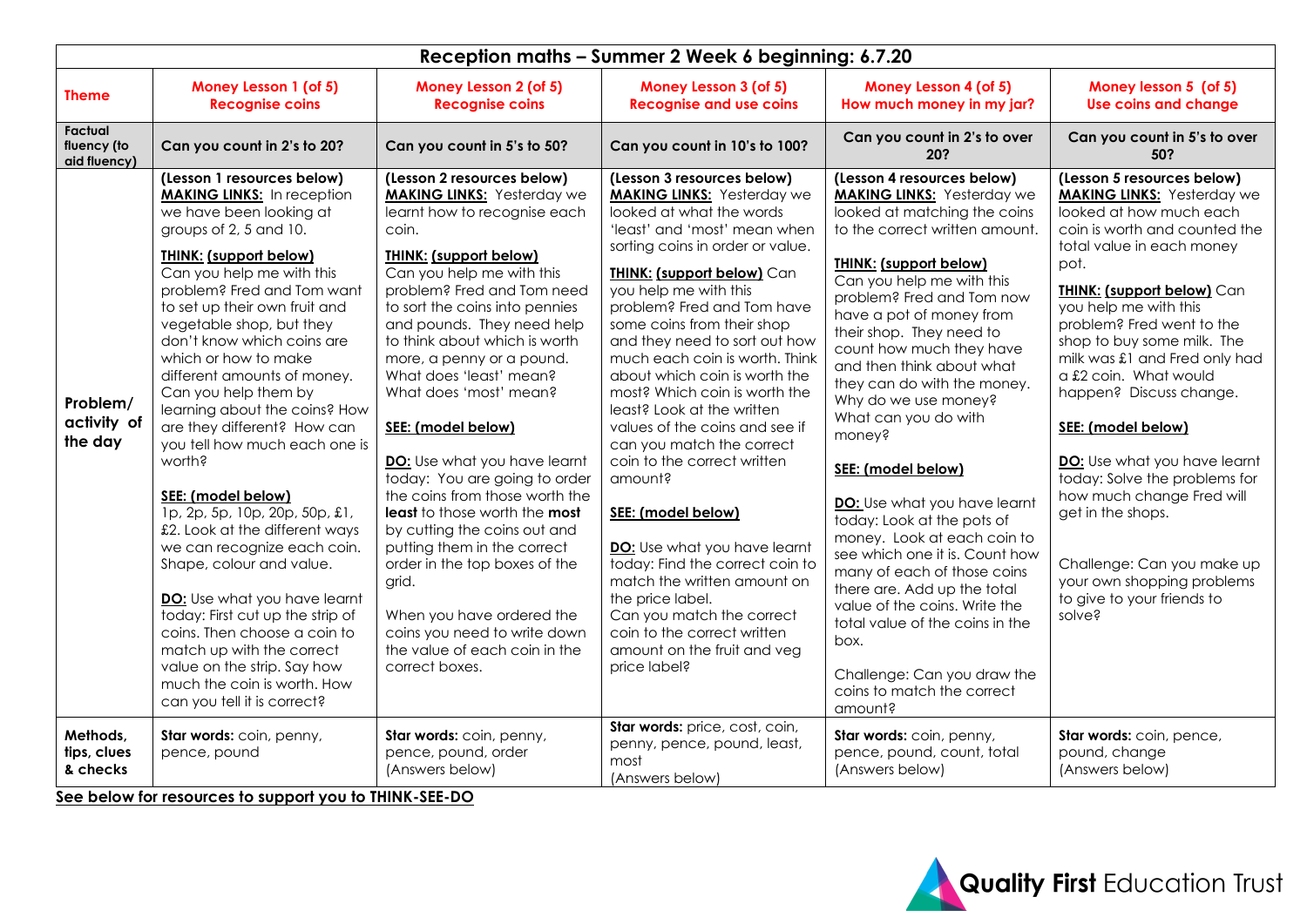### **LESSON 1 RESOURCES:**



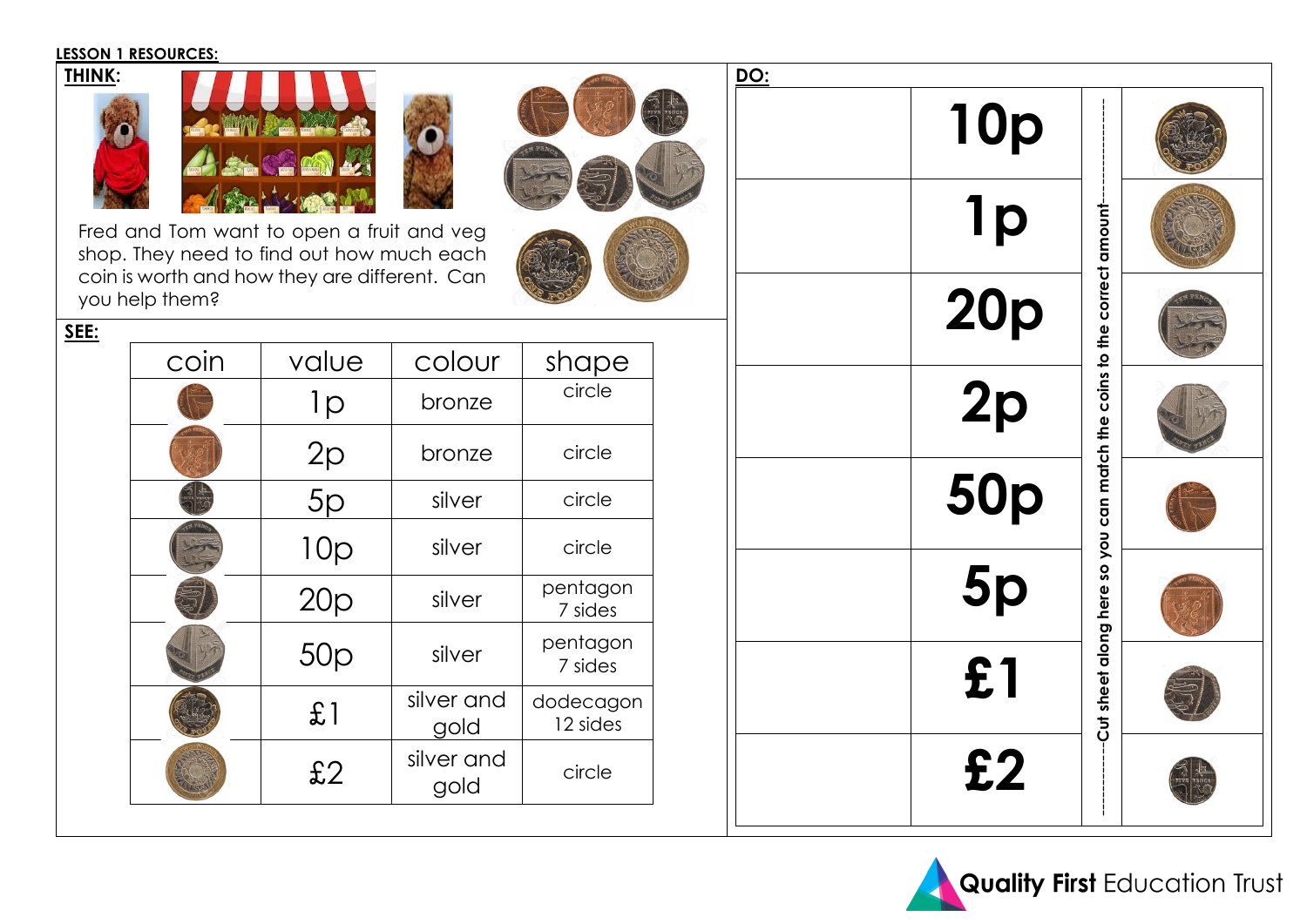### **LESSON 2 RESOURCES:**



# **DO:**

First cut out the coins, then order the coins in the top boxes from those worth the **least** to those worth the **most**, lastly write the correct value of each coin in the box below each one.



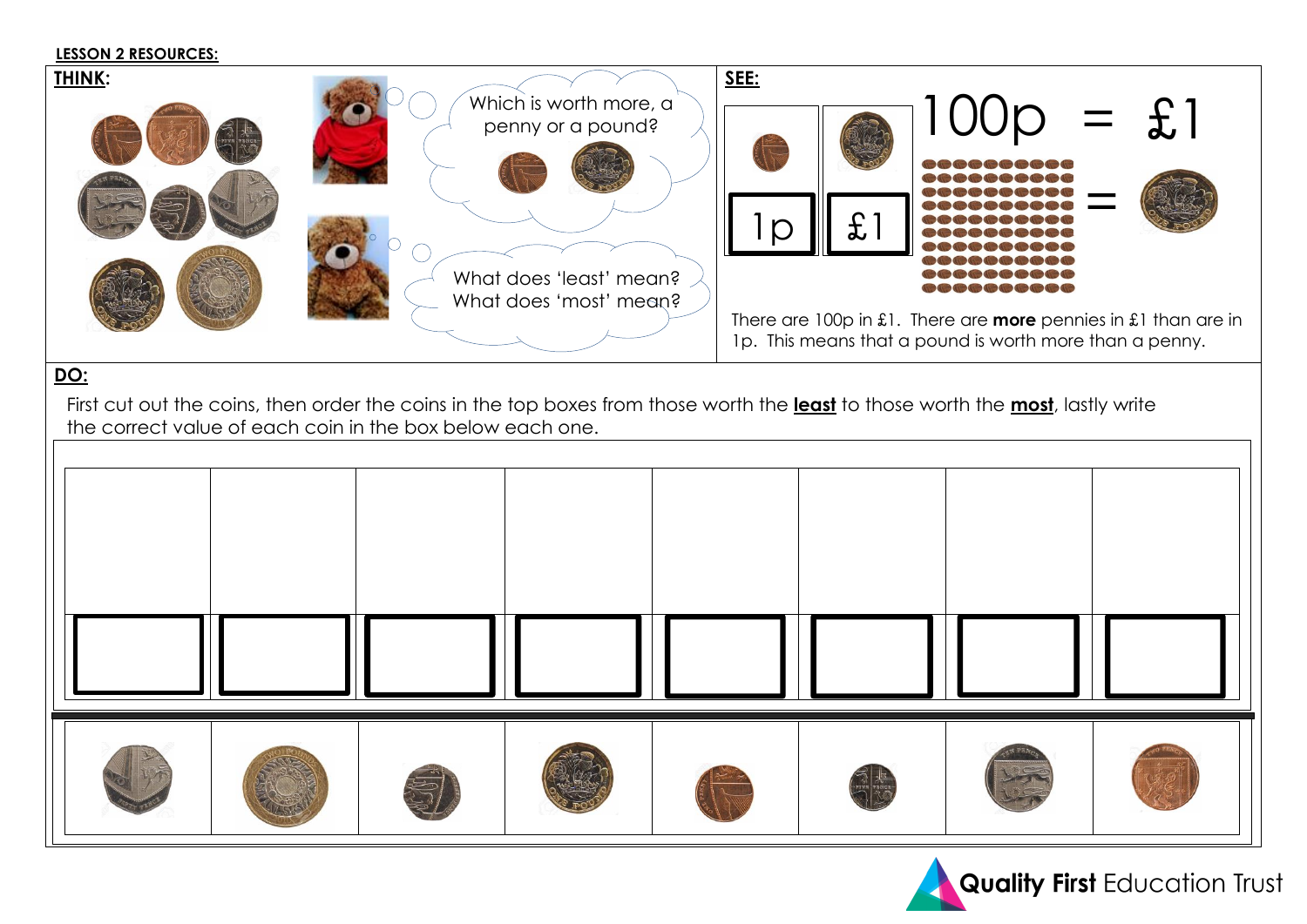# **LESSON 3 RESOURCES:**

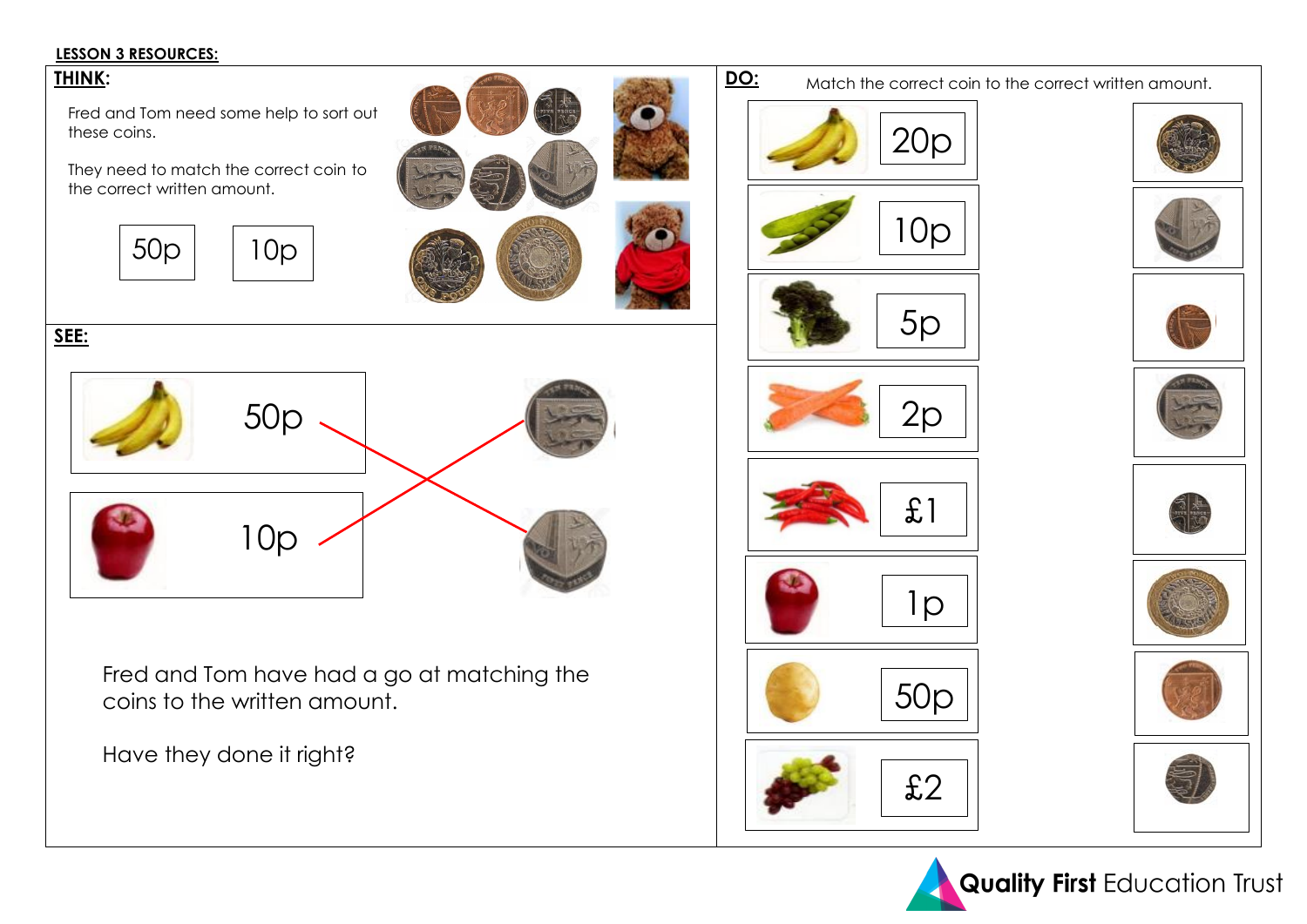# **LESSON 4 RESOURCES:**



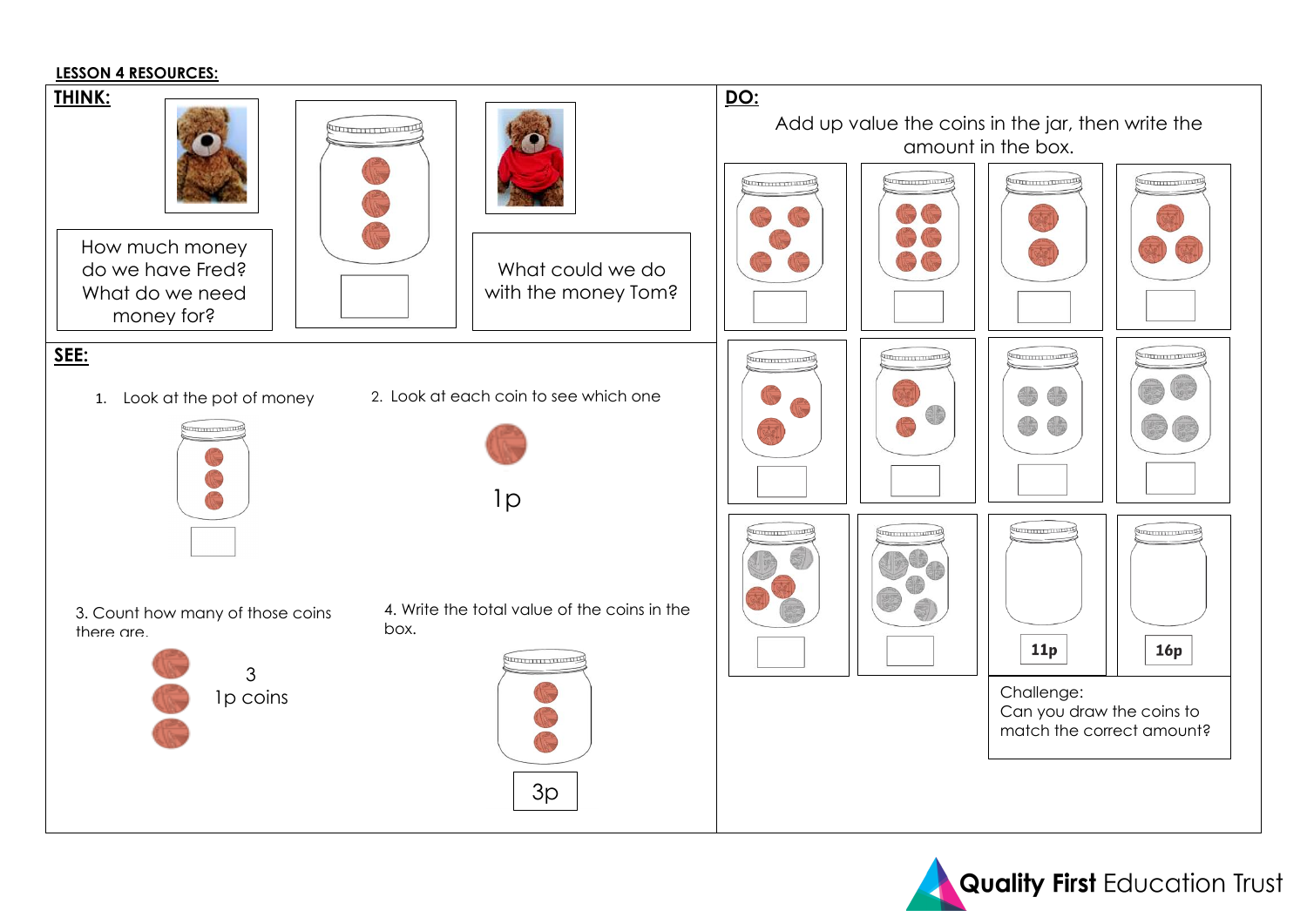# **LESSON 5 RESOURCES:**